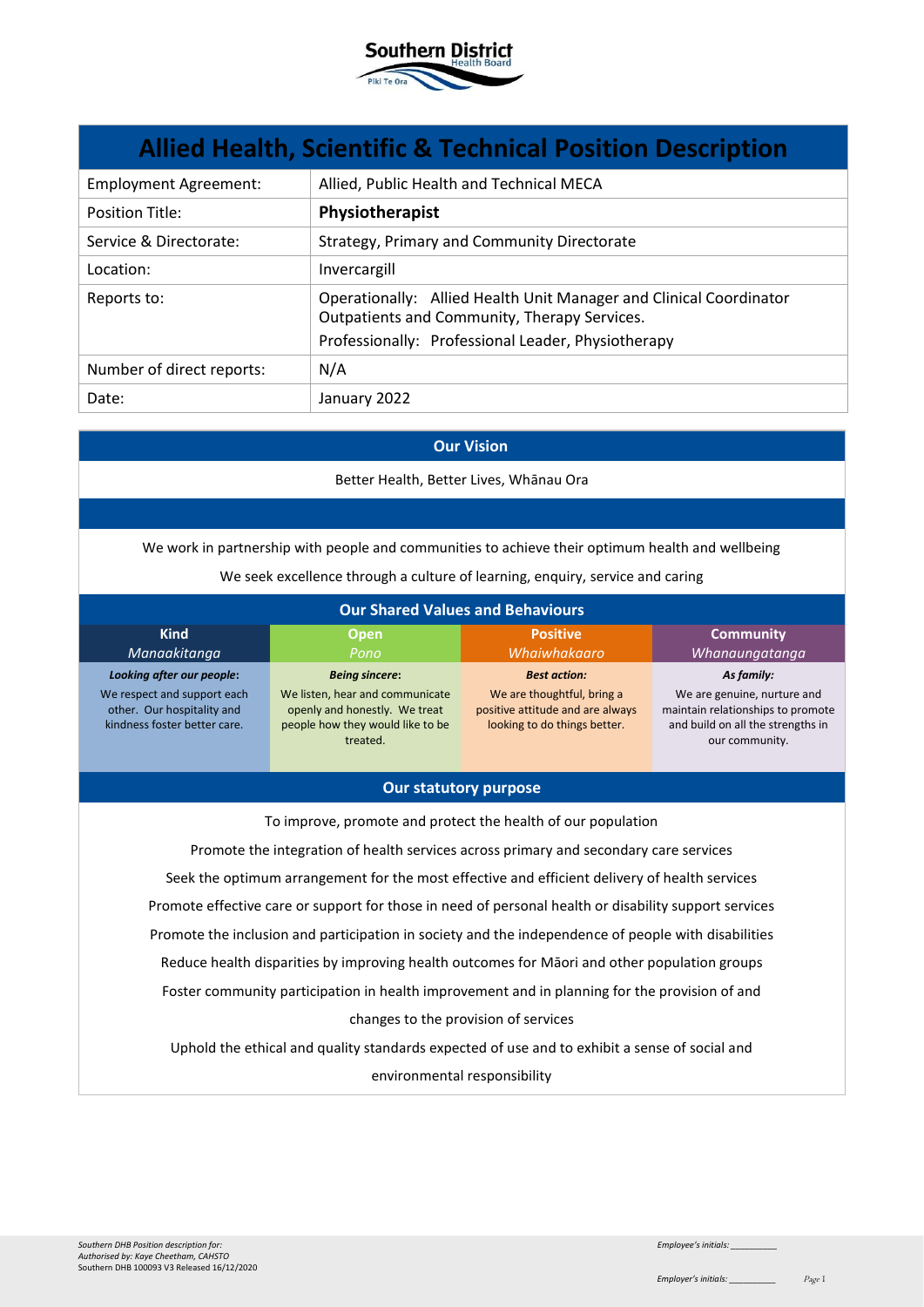## **PURPOSE OF ROLE**

Allied Health, Public Health, Scientific and Technical professionals work in teams providing a range of diagnostic, technical, therapeutic, direct patient care and support services that are critical to the other health professionals they work with and the communities they serve. This includes health professionals working to improve, promote and protect the wellbeing of the population.

This role will work collaboratively with all health professionals as well as the wider multi-disciplinary team throughout the Southern DHB in a way that is consistent with the organisation's vision and values. This includes inter-professional practice where multiple health workers from different professional backgrounds work together with patients, families, caregivers and communities to deliver the highest quality of care.

This way of working will ultimately benefit all our patients and communities.

This role provides safe and clinically/public health effective assessment and intervention, either within a specific area or across a broad range of areas, with a focus on the development of more in-depth knowledge and skills. Third year of practice onwards.

### **Competencies**

The following competencies apply to this position. The employee will be assessed against these as part of their annual performance and development review.

| <b>Organisational Competencies</b> |                                                                                                                                                                                                                                                                                                                                    |  |
|------------------------------------|------------------------------------------------------------------------------------------------------------------------------------------------------------------------------------------------------------------------------------------------------------------------------------------------------------------------------------|--|
| <b>Customer Focus</b>              | Is dedicated to meeting the expectations and requirements of internal and external customers;<br>gets first hand customer information and uses it for improvements in products and services; acts<br>with customers in mind; establishes and maintains effective relationships with customers and<br>gains their trust and respect |  |
| <b>Integrity and Trust</b>         | Is widely trusted; is seen as a direct, truthful individual; can present the unvarnished truth in an<br>appropriate and helpful manner; keeps confidences; admits mistakes; doesn't misrepresent<br>him/herself for personal gain.                                                                                                 |  |
| <b>Drive For Results</b>           | Can be counted on to exceed goals successfully; Is constantly and consistently one of the top<br>performers; very bottom line oriented; steadfastly pushes self and others for results.                                                                                                                                            |  |
| <b>Role Specific Competencies</b>  |                                                                                                                                                                                                                                                                                                                                    |  |
| <b>Managing</b><br>diversity       | Manages all kinds and classes of people equitably; deals effectively with all races, nationalities,<br>cultures, disabilities irrespective of age and gender; supports equal and fair treatment and<br>opportunity for all                                                                                                         |  |
| <b>Priority Setting</b>            | Spends own time and the time of others on what is important; can quickly sense what will help<br>or hinder when seeking to accomplish goals; eliminates roadblocks; creates focus                                                                                                                                                  |  |
| <b>Problem Solving</b>             | Uses logic and established processes to solve difficult problems and achieve effective solutions;<br>can see hidden problems; Is excellent at honest analysis; looks beyond the obvious; doesn't<br>stop at the first answers                                                                                                      |  |

| <b>KEY RELATIONSHIPS</b>                                                         |                                                                                          |  |
|----------------------------------------------------------------------------------|------------------------------------------------------------------------------------------|--|
| <b>Within Southern DHB</b>                                                       | <b>External to Southern DHB</b>                                                          |  |
| <b>AHS&amp;T Professional Leaders (PLs)</b><br>$\bullet$                         | Clients, patients, families, whanau and caregivers<br>٠                                  |  |
| Multidisciplinary colleagues working in inter-<br>$\bullet$<br>professional ways | Services from the community, funding bodies,<br>student or intern clinical liaison staff |  |
| Operational manager                                                              | Primary care - GPs, other medical staff                                                  |  |
| <b>AHST Professional Development Facilitator</b><br>$\bullet$                    | Relevant professional organisations                                                      |  |
| Administration staff                                                             | Other service providers                                                                  |  |
| Relevant external<br>services/organisations/stakeholders                         |                                                                                          |  |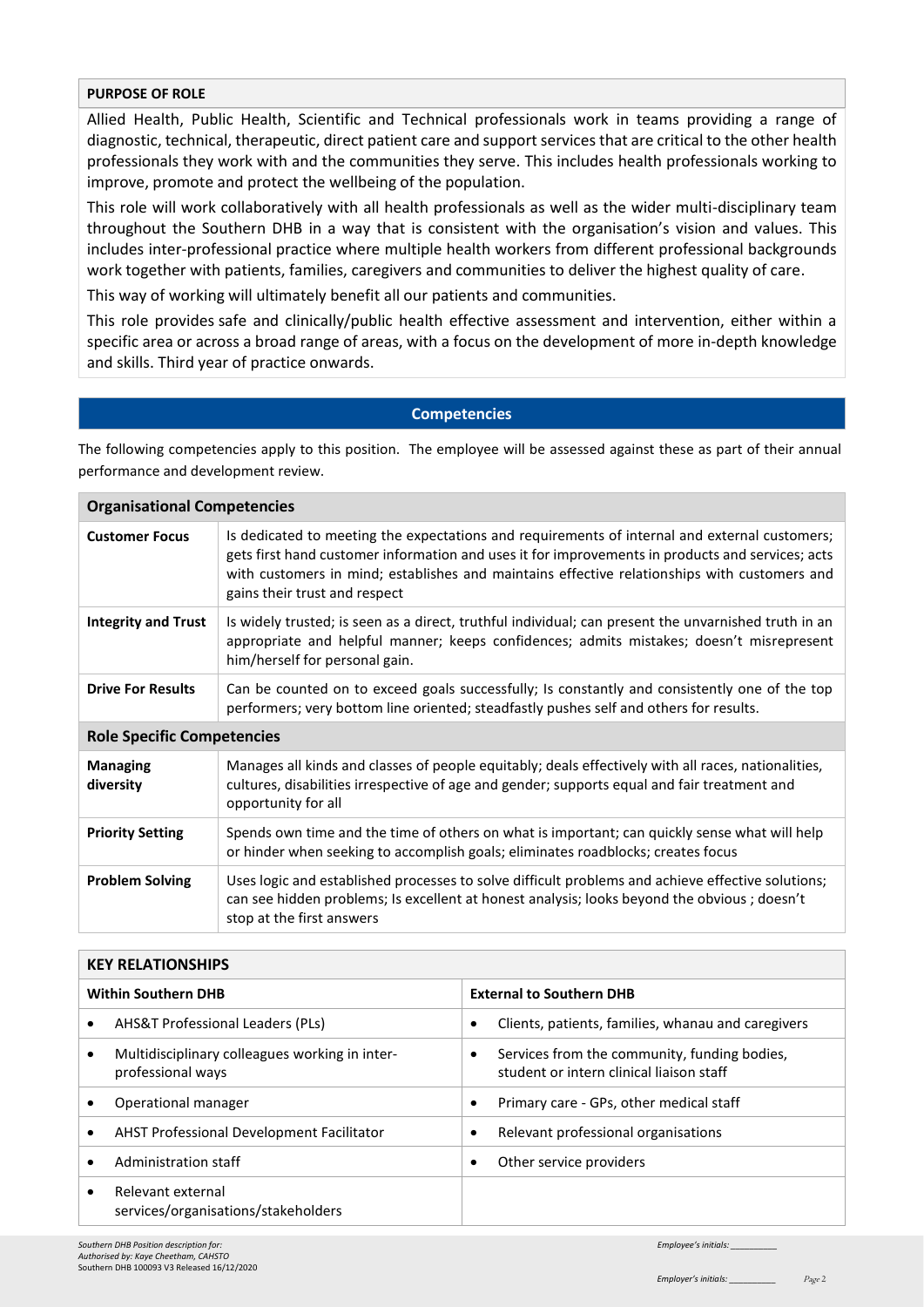# **PERSON SPECIFICATION:**

This position involves working with a range of age groups with a variety of conditions in an outpatient setting the hospital setting, across a variety of inpatient wards. An understanding of optimising patient outcomes in an outpatient setting is required.

|                                                                                                                                                                                     | <b>ESSENTIAL</b>                                                                                                                                                                                                                                                                                                                                                                                                                                                                                                                                                                                                                                                                                                                                                                                                                                                                                                | <b>DESIRABLE</b>                                                                                                                                                                                                                                                                                                                                                                               |
|-------------------------------------------------------------------------------------------------------------------------------------------------------------------------------------|-----------------------------------------------------------------------------------------------------------------------------------------------------------------------------------------------------------------------------------------------------------------------------------------------------------------------------------------------------------------------------------------------------------------------------------------------------------------------------------------------------------------------------------------------------------------------------------------------------------------------------------------------------------------------------------------------------------------------------------------------------------------------------------------------------------------------------------------------------------------------------------------------------------------|------------------------------------------------------------------------------------------------------------------------------------------------------------------------------------------------------------------------------------------------------------------------------------------------------------------------------------------------------------------------------------------------|
| <b>Education and Qualifications (or</b><br>equivalent level of learning)                                                                                                            | Must be registered with the<br>$\bullet$<br>Physiotherapy Board of New Zealand<br>in accordance with the HPCA Act 2004<br>and possess a current Practising<br>Certificate<br>Must actively participate in the<br>$\bullet$<br>Physiotherapy Board of New<br>Zealand's re-certification programme<br>Must be eligible to work in New<br>$\bullet$<br>Zealand or have a work visa/permit<br>Membership of Physiotherapy New<br>$\bullet$<br>Zealand - Komiri Aotearoa - as a<br>contractual requirement to maintain<br>ACC contracts in the outpatient clinic<br>A member of the NZAHT Inc if<br>٠<br>practicing in Hand Therapy or<br>working towards this if training in<br><b>Hand Therapy</b>                                                                                                                                                                                                                 | (Desirable) Working towards<br>$\bullet$<br>higher level education in any<br>associated field.<br>(Desirable) a member of PAANZ<br>$\bullet$<br>if practicing Acupuncture.                                                                                                                                                                                                                     |
| <b>Experience</b><br>This position involves working<br>with a range of age groups with a<br>variety of conditions, including<br>outpatients, inpatients and<br>community locations. | At least 3 years Physiotherapy<br>$\bullet$<br>experience, ideally inclusive of<br>previous outpatient clinic experience                                                                                                                                                                                                                                                                                                                                                                                                                                                                                                                                                                                                                                                                                                                                                                                        | 4 years plus years of experience,<br>$\bullet$<br>including extended work in the<br>outpatient setting<br>Experience or interest in<br>$\bullet$<br>management of persistent pain and<br>chronic pathologies; pelvic health;<br>vestibular rehabilitation; seating<br>and Wheelchair services; hand<br>therapy, lymphodema or another<br>specialist area.<br>Practice Acupuncture<br>$\bullet$ |
| <b>Knowledge and Skills:</b>                                                                                                                                                        | Facilitate an appropriate and high quality physiotherapy management of<br>$\bullet$<br>outpatients (including hydrotherapy and other classes) and community<br>patients where designated<br>Must possess a full and current NZ Driver's licence<br>$\bullet$<br>Work actively and co-operatively in a multi-disciplinary team and liaise<br>$\bullet$<br>appropriately with relevant health care professionals<br>Prescribe mobility aids and equipment (including wheelchairs) within the<br>$\bullet$<br>parameters of departmental provision guidelines and scope of service<br>accreditation.<br>Be an Accredited Assessor for the Equipment Management Service as<br>$\bullet$<br>appropriate or be prepared to work towards this accreditation<br>Prepare progress any required reporting to meet service and ACC<br>٠<br>requirements<br>Participate in the on call and weekend service as required<br>٠ |                                                                                                                                                                                                                                                                                                                                                                                                |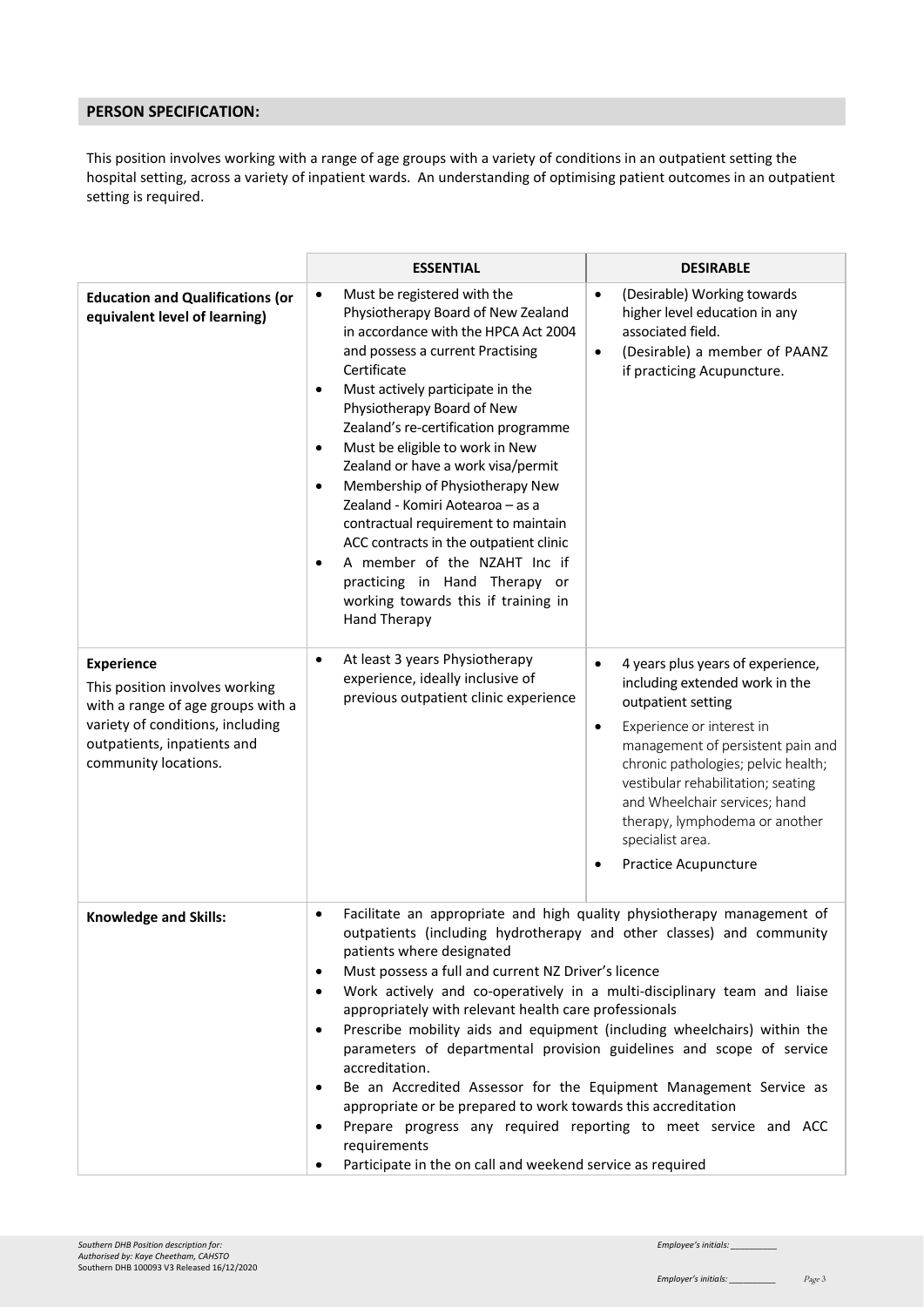|                                                                          | Assist in the support and mentoring of students/new graduates/rotational<br>$\bullet$<br>staff/junior staff as required<br>Assist with Goal setting and performance appraisals for other junior staff.<br>٠<br>Assist with cover for workload in other areas as directed due to short<br>$\bullet$<br>staffing/holiday & sickness<br>To be competent in all core areas of physiotherapy<br>$\bullet$<br>Perform other duties relevant to the position as required<br>$\bullet$<br>Water confident and able to meet the hydrotherapy pool safety training<br>$\bullet$<br>requirements to participate in hydrotherapy<br>Have up to date CPR certification<br>$\bullet$ |
|--------------------------------------------------------------------------|------------------------------------------------------------------------------------------------------------------------------------------------------------------------------------------------------------------------------------------------------------------------------------------------------------------------------------------------------------------------------------------------------------------------------------------------------------------------------------------------------------------------------------------------------------------------------------------------------------------------------------------------------------------------|
| <b>Personal Qualities</b>                                                | Have an appropriate presentation and standards of personal care and<br>$\bullet$<br>grooming<br>Have an appropriate level of fitness and an ability to undertake physically<br>٠<br>demanding tasks safely<br>Demonstrate a high level of interpersonal and communication skills<br>$\bullet$<br>Able to work in a supportive and honest manner, demonstrating initiative and<br>$\bullet$<br>problem solving ability<br>Maintain a high level of professionalism, and accept responsibility for own<br>$\bullet$<br>actions<br>Be flexible, friendly, self-directed and efficient with time management.<br>٠                                                          |
| <b>Education and Qualifications (or</b><br>equivalent level of learning) | Must be registered with the Physiotherapy Board of New Zealand in accordance<br>$\bullet$<br>with the HPCA Act 2004 and possess a current Practising Certificate<br>Must actively participate in the Physiotherapy Board of New Zealand's re-<br>٠<br>certification programme<br>Must be eligible to work in New Zealand or have a work visa/permit<br>٠                                                                                                                                                                                                                                                                                                               |

# **KEY RESULT AREAS/PILLARS OF PRACTICE:**

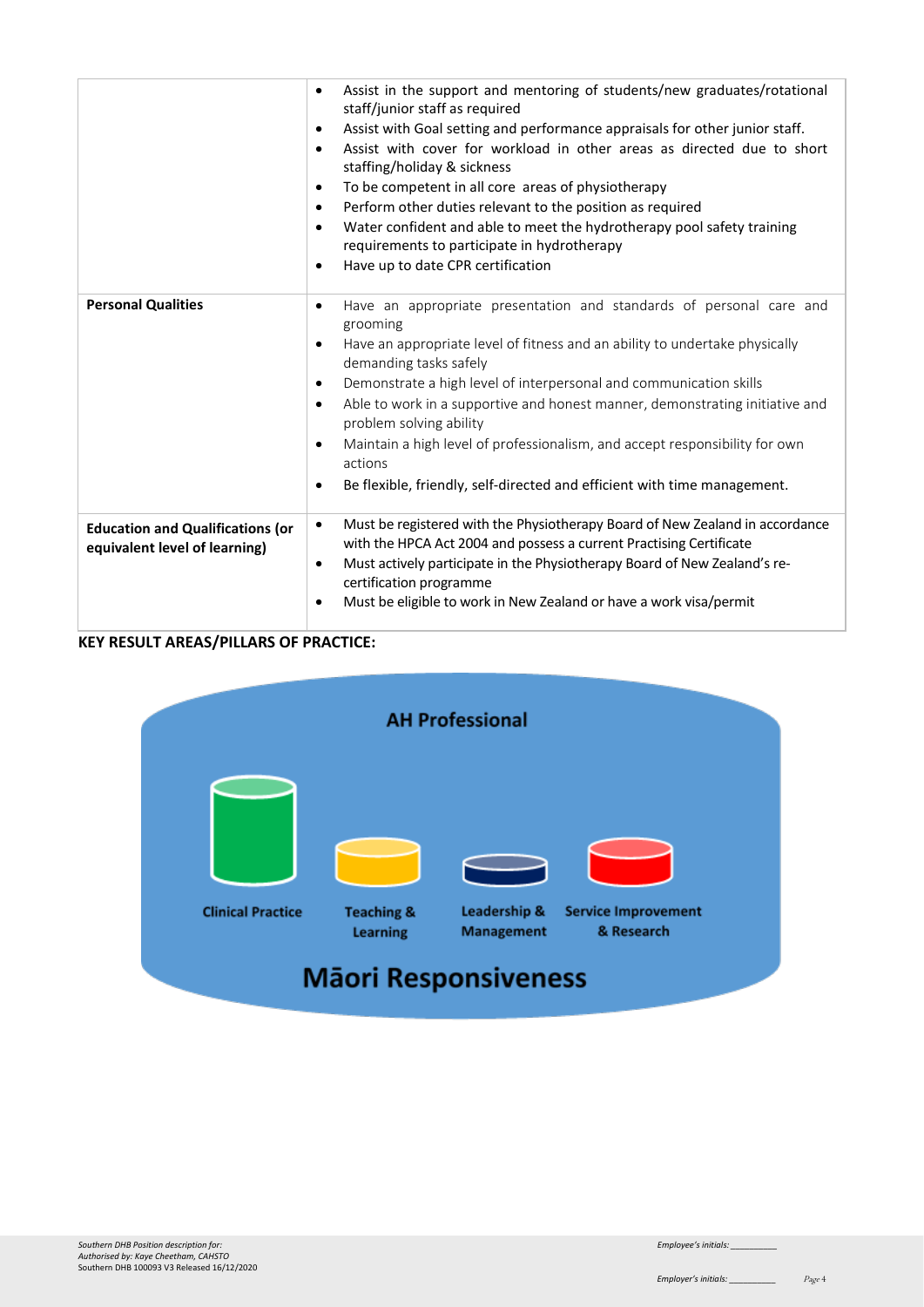| Clinical Practice/ Te Mahi Haumanu                                                                                                                                                                                                                                                                                                                                                                                                                                                                                                                                                                                                                                                                                                                                                                                                                                                                                                                                                                       |                                                                                                                                                                                                                                                                                                                                                                                                                                                                                                                                                                                                                                                                                                                                                                                                                                                                                  |
|----------------------------------------------------------------------------------------------------------------------------------------------------------------------------------------------------------------------------------------------------------------------------------------------------------------------------------------------------------------------------------------------------------------------------------------------------------------------------------------------------------------------------------------------------------------------------------------------------------------------------------------------------------------------------------------------------------------------------------------------------------------------------------------------------------------------------------------------------------------------------------------------------------------------------------------------------------------------------------------------------------|----------------------------------------------------------------------------------------------------------------------------------------------------------------------------------------------------------------------------------------------------------------------------------------------------------------------------------------------------------------------------------------------------------------------------------------------------------------------------------------------------------------------------------------------------------------------------------------------------------------------------------------------------------------------------------------------------------------------------------------------------------------------------------------------------------------------------------------------------------------------------------|
| Legislative requirements<br>Practise in accordance with relevant legislation, codes,<br>policies etc. and upholds consumer rights<br>Uphold professional code of ethics<br>Assessments and interventions (if appropriate to<br>profession)<br>Undertake accurate and comprehensive assessments<br>and evaluations<br>Plan and implement appropriate interventions<br>Provide relevant education - including any relevant<br>alternative options - in a format that can be clearly<br>understood<br>Collaborate with patients-populations to set realistic,<br>person-centred outcomes<br><b>Evidence-based practice and research</b><br>Consistently refer to and relate practice to literature<br>and research<br>Critique, discuss and disseminate evidence based best<br>practice<br>Reflect on and evaluate the effectiveness of own<br>practice<br><b>Documentation</b><br>Maintain confidentiality of patient information and<br>documentation<br>Adhere to Southern DHB's documentation standards | You adhere to professional and legislative<br>$\bullet$<br>standards of practice<br>You work according to the scope of your Annual<br><b>Practising Certificate</b><br>Your interventions are realistic and based on best<br>$\bullet$<br>practice<br>You use standard measurement tools and<br>equipment as set down by departmental or<br>professional protocols<br>Your documentation is timely, clear, concise and<br>$\bullet$<br>accurate<br>You assist others to gain appropriate support and<br>representation which reflects their cultural needs<br>and preferences.<br>You implement evidence-based best practice<br>procedures and guidelines<br>You update your knowledge related to best<br>practice guidelines and area of practice<br>You maintain a professional portfolio or<br>participate in an approved CPD programme (as<br>per professional requirements) |
| <b>Culturally Sensitive Practice</b>                                                                                                                                                                                                                                                                                                                                                                                                                                                                                                                                                                                                                                                                                                                                                                                                                                                                                                                                                                     |                                                                                                                                                                                                                                                                                                                                                                                                                                                                                                                                                                                                                                                                                                                                                                                                                                                                                  |
| Practices in a culturally safe manner                                                                                                                                                                                                                                                                                                                                                                                                                                                                                                                                                                                                                                                                                                                                                                                                                                                                                                                                                                    |                                                                                                                                                                                                                                                                                                                                                                                                                                                                                                                                                                                                                                                                                                                                                                                                                                                                                  |
| Leadership and Management/ Te Arahi me te Whakahaere                                                                                                                                                                                                                                                                                                                                                                                                                                                                                                                                                                                                                                                                                                                                                                                                                                                                                                                                                     |                                                                                                                                                                                                                                                                                                                                                                                                                                                                                                                                                                                                                                                                                                                                                                                                                                                                                  |
| Participate in and contribute to the functioning of the<br>inter-professional team<br>Attends and contributes to relevant department,<br>clinical and team meetings, leading and facilitating<br>such meetings as requested<br>Establish and maintain an effective working<br>relationship with other staff<br><b>Time management</b>                                                                                                                                                                                                                                                                                                                                                                                                                                                                                                                                                                                                                                                                    | You have formal and informal systems in place for<br>supporting colleagues<br>You maintain supervision records for students<br>$\bullet$<br>You participate as a team member to ensure the best<br>٠<br>outcomes for patients/ people                                                                                                                                                                                                                                                                                                                                                                                                                                                                                                                                                                                                                                            |
| Manage own time adopting a disciplined approach to<br>establishing and following identified role-related<br>priorities                                                                                                                                                                                                                                                                                                                                                                                                                                                                                                                                                                                                                                                                                                                                                                                                                                                                                   | Your tasks are scheduled and completed in a timely<br>manner                                                                                                                                                                                                                                                                                                                                                                                                                                                                                                                                                                                                                                                                                                                                                                                                                     |
| <b>Skill Sharing</b>                                                                                                                                                                                                                                                                                                                                                                                                                                                                                                                                                                                                                                                                                                                                                                                                                                                                                                                                                                                     |                                                                                                                                                                                                                                                                                                                                                                                                                                                                                                                                                                                                                                                                                                                                                                                                                                                                                  |
| Share skills (as appropriate) with other health<br>professionals and unregulated (assistant) workforces<br>to enhance person centred outcomes                                                                                                                                                                                                                                                                                                                                                                                                                                                                                                                                                                                                                                                                                                                                                                                                                                                            | You use recognised skill sharing processes such as the<br>Calderdale framework to delegate parts of your<br>practice to other team members                                                                                                                                                                                                                                                                                                                                                                                                                                                                                                                                                                                                                                                                                                                                       |
| Teaching & Learning // Ako Atu, Ako Mai                                                                                                                                                                                                                                                                                                                                                                                                                                                                                                                                                                                                                                                                                                                                                                                                                                                                                                                                                                  |                                                                                                                                                                                                                                                                                                                                                                                                                                                                                                                                                                                                                                                                                                                                                                                                                                                                                  |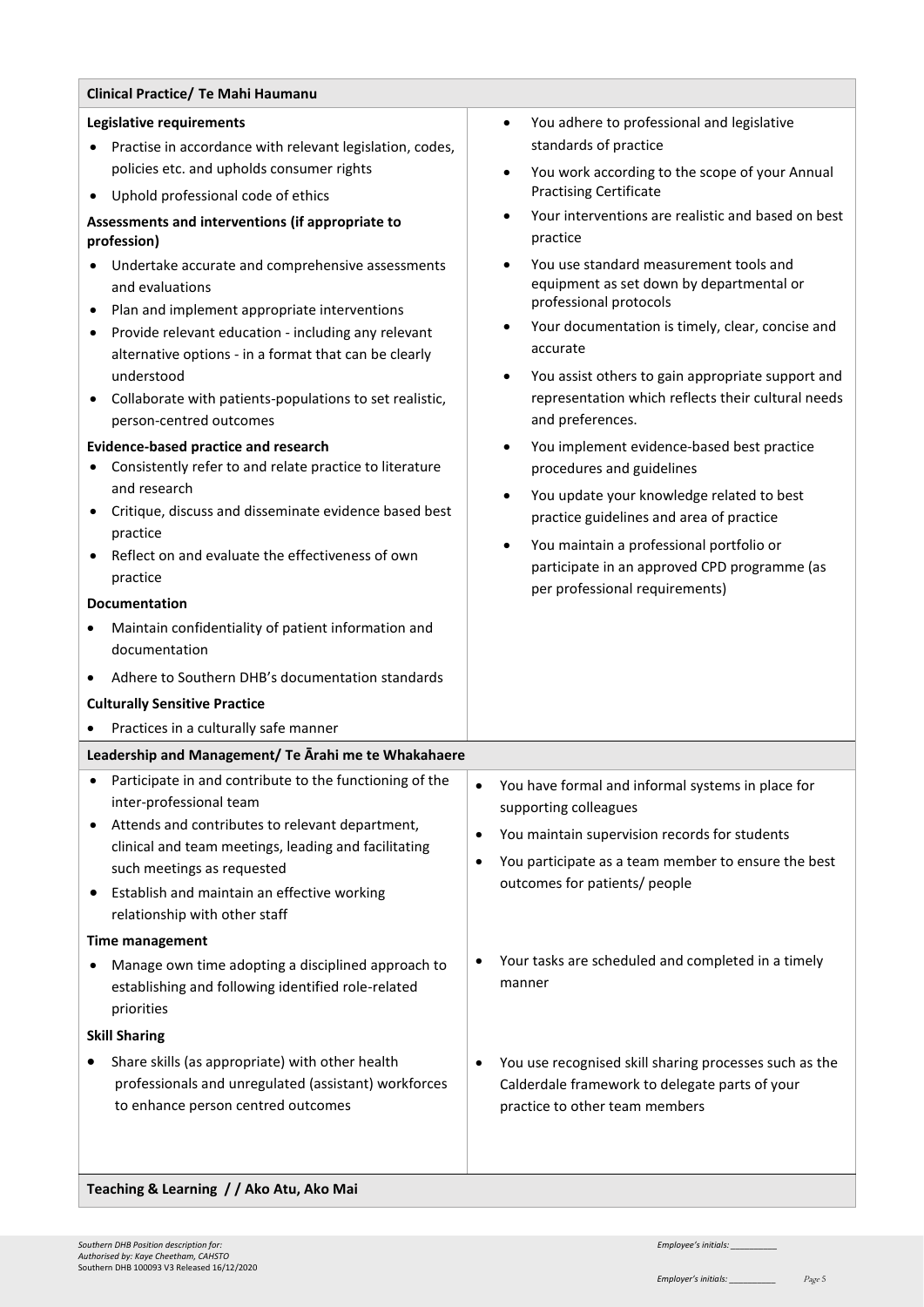| Of Self<br>Develop both personally and professionally to meet<br>the changing needs of your career and profession<br>Reflect on and evaluate the effectiveness of own<br>$\bullet$<br>practice<br>Develop and maintain professional competency<br>$\bullet$<br>Appraisal, peer review, observed practice or other<br>$\bullet$<br>professional audits as applicable<br>Of Others<br>Contribute to the support and education of colleagues and<br>students to enhance development of the profession<br>Consistently refer to and relate practice to literature<br>and research<br>Critique, discuss and disseminate evidence based best<br>$\bullet$<br>practice<br>Provides interdisciplinary education in direct clinical<br>$\bullet$<br>area, or discipline specific teaching across teams.<br>Maintains an awareness of current developments in<br>$\bullet$ | You have formal and informal systems in place for<br>$\bullet$<br>supporting colleagues<br>You maintain supervision records for students<br>٠<br>You implement evidence-based best practice<br>$\bullet$<br>procedures and guidelines<br>You update your knowledge related to best<br>practice guidelines and area of practice<br>You maintain a professional portfolio or<br>$\bullet$<br>participate in an approved CPD programme (as<br>per professional requirements)<br>You hold current registration where applicable or<br>as required<br>You maintain an up-to-date professional<br>$\bullet$<br>development plan |
|------------------------------------------------------------------------------------------------------------------------------------------------------------------------------------------------------------------------------------------------------------------------------------------------------------------------------------------------------------------------------------------------------------------------------------------------------------------------------------------------------------------------------------------------------------------------------------------------------------------------------------------------------------------------------------------------------------------------------------------------------------------------------------------------------------------------------------------------------------------|---------------------------------------------------------------------------------------------------------------------------------------------------------------------------------------------------------------------------------------------------------------------------------------------------------------------------------------------------------------------------------------------------------------------------------------------------------------------------------------------------------------------------------------------------------------------------------------------------------------------------|
| the clinical areas being worked in and make<br>recommendations to changes in practice.<br>Be involved in the induction and training of newly<br>$\bullet$<br>appointed staff as required.                                                                                                                                                                                                                                                                                                                                                                                                                                                                                                                                                                                                                                                                        |                                                                                                                                                                                                                                                                                                                                                                                                                                                                                                                                                                                                                           |
| Provides mentoring and clinical support and / or<br>$\bullet$                                                                                                                                                                                                                                                                                                                                                                                                                                                                                                                                                                                                                                                                                                                                                                                                    |                                                                                                                                                                                                                                                                                                                                                                                                                                                                                                                                                                                                                           |
| professional supervision where required.                                                                                                                                                                                                                                                                                                                                                                                                                                                                                                                                                                                                                                                                                                                                                                                                                         |                                                                                                                                                                                                                                                                                                                                                                                                                                                                                                                                                                                                                           |
|                                                                                                                                                                                                                                                                                                                                                                                                                                                                                                                                                                                                                                                                                                                                                                                                                                                                  |                                                                                                                                                                                                                                                                                                                                                                                                                                                                                                                                                                                                                           |
| Service Improvement and Research / / Te Whakapai Ratonga me te Rangahau                                                                                                                                                                                                                                                                                                                                                                                                                                                                                                                                                                                                                                                                                                                                                                                          |                                                                                                                                                                                                                                                                                                                                                                                                                                                                                                                                                                                                                           |
| Broadens research and development skills through<br>$\bullet$<br>participation in local audit and research projects as                                                                                                                                                                                                                                                                                                                                                                                                                                                                                                                                                                                                                                                                                                                                           | Active participation in department quality and service<br>$\bullet$<br>developments.                                                                                                                                                                                                                                                                                                                                                                                                                                                                                                                                      |
| identified by team leaders, professional leaders or<br>other AH professionals.                                                                                                                                                                                                                                                                                                                                                                                                                                                                                                                                                                                                                                                                                                                                                                                   | Establishes working partnerships with external<br>$\bullet$<br>organisations to promote integrated working                                                                                                                                                                                                                                                                                                                                                                                                                                                                                                                |
| Participates in quality improvement activities to<br>٠<br>develop and improve service delivery, clinical practice<br>or professional standards. This may include care<br>pathways / treatment protocols, standards of practice<br>etc.                                                                                                                                                                                                                                                                                                                                                                                                                                                                                                                                                                                                                           | Participate in workforce redesign programmes e.g.<br>$\bullet$<br>Calderdale Framework                                                                                                                                                                                                                                                                                                                                                                                                                                                                                                                                    |
| Develops and /or participates in regional / sub<br>regional professional networks as appropriate to area<br>of work.                                                                                                                                                                                                                                                                                                                                                                                                                                                                                                                                                                                                                                                                                                                                             |                                                                                                                                                                                                                                                                                                                                                                                                                                                                                                                                                                                                                           |
| Contributes to annual planning process, including<br>$\bullet$<br>identifying gaps in service and participating in work /<br>projects that may result from the planning process.                                                                                                                                                                                                                                                                                                                                                                                                                                                                                                                                                                                                                                                                                 |                                                                                                                                                                                                                                                                                                                                                                                                                                                                                                                                                                                                                           |
| Practises in a way that utilises resources in the most<br>٠<br>cost-effective manner, including inter-disciplinary and<br>transdisciplinary practice                                                                                                                                                                                                                                                                                                                                                                                                                                                                                                                                                                                                                                                                                                             |                                                                                                                                                                                                                                                                                                                                                                                                                                                                                                                                                                                                                           |
| <b>Other Duties</b>                                                                                                                                                                                                                                                                                                                                                                                                                                                                                                                                                                                                                                                                                                                                                                                                                                              |                                                                                                                                                                                                                                                                                                                                                                                                                                                                                                                                                                                                                           |
|                                                                                                                                                                                                                                                                                                                                                                                                                                                                                                                                                                                                                                                                                                                                                                                                                                                                  |                                                                                                                                                                                                                                                                                                                                                                                                                                                                                                                                                                                                                           |
| Undertaking duties from time to time that may be in<br>addition to those outlined above but which fall within your<br>capabilities and experience.                                                                                                                                                                                                                                                                                                                                                                                                                                                                                                                                                                                                                                                                                                               | You respond positively to requests for assistance in<br>$\bullet$<br>own and other areas, demonstrating adaptability and<br>willingness.                                                                                                                                                                                                                                                                                                                                                                                                                                                                                  |
|                                                                                                                                                                                                                                                                                                                                                                                                                                                                                                                                                                                                                                                                                                                                                                                                                                                                  | You produce work that complies with SDHB processes<br>$\bullet$                                                                                                                                                                                                                                                                                                                                                                                                                                                                                                                                                           |
| Act as a role model for the Southern DHB Organisational<br>Values.                                                                                                                                                                                                                                                                                                                                                                                                                                                                                                                                                                                                                                                                                                                                                                                               | and reflects best practice.<br>Research undertaken is robust and well considered.<br>$\bullet$                                                                                                                                                                                                                                                                                                                                                                                                                                                                                                                            |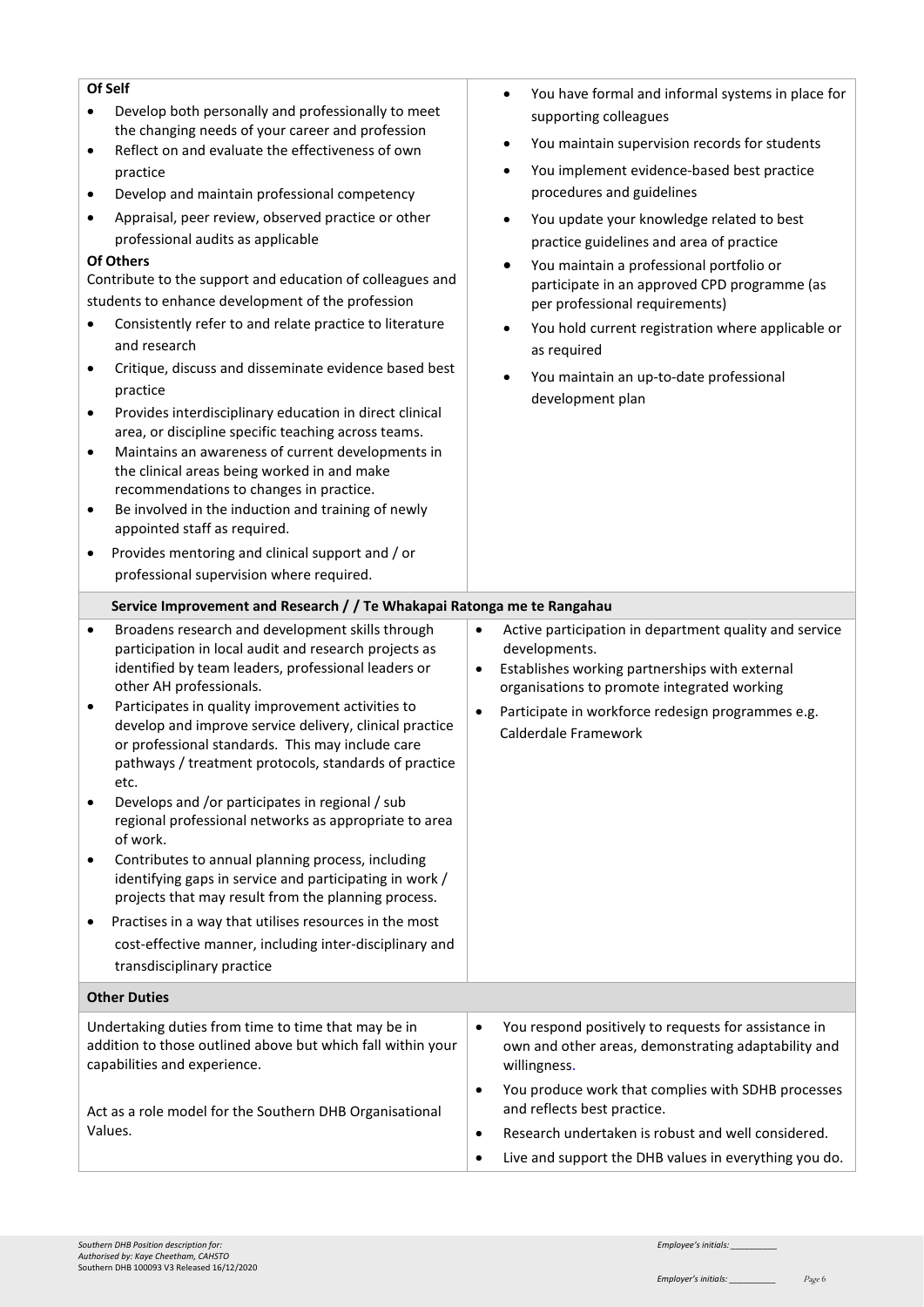| Professional Development - self                                                                                                                                                                                                                                                                                                                                                                                                                                                                                                                                                                                                                                                                                                                                                                                                                                                                                                                                                                                                                                                                                                                                                                                                                                                                                                                                                                                                                            |                                                                                                                                                                                                                                                                                                                                                                                                                                                                                                                                                                                                                                                                                                                                                                                                                                                                                                                                                                                                                                        |  |  |
|------------------------------------------------------------------------------------------------------------------------------------------------------------------------------------------------------------------------------------------------------------------------------------------------------------------------------------------------------------------------------------------------------------------------------------------------------------------------------------------------------------------------------------------------------------------------------------------------------------------------------------------------------------------------------------------------------------------------------------------------------------------------------------------------------------------------------------------------------------------------------------------------------------------------------------------------------------------------------------------------------------------------------------------------------------------------------------------------------------------------------------------------------------------------------------------------------------------------------------------------------------------------------------------------------------------------------------------------------------------------------------------------------------------------------------------------------------|----------------------------------------------------------------------------------------------------------------------------------------------------------------------------------------------------------------------------------------------------------------------------------------------------------------------------------------------------------------------------------------------------------------------------------------------------------------------------------------------------------------------------------------------------------------------------------------------------------------------------------------------------------------------------------------------------------------------------------------------------------------------------------------------------------------------------------------------------------------------------------------------------------------------------------------------------------------------------------------------------------------------------------------|--|--|
| Identifying areas for personal and professional<br>development.                                                                                                                                                                                                                                                                                                                                                                                                                                                                                                                                                                                                                                                                                                                                                                                                                                                                                                                                                                                                                                                                                                                                                                                                                                                                                                                                                                                            | Training and development goals are identified/agreed<br>$\bullet$<br>with your manager and Professional Leader<br>Performance objectives reviewed annually with your<br>$\bullet$<br>manager.<br>You actively seek feedback and accept constructive<br>$\bullet$<br>criticism.                                                                                                                                                                                                                                                                                                                                                                                                                                                                                                                                                                                                                                                                                                                                                         |  |  |
| <b>Health, Safety and Wellbeing</b>                                                                                                                                                                                                                                                                                                                                                                                                                                                                                                                                                                                                                                                                                                                                                                                                                                                                                                                                                                                                                                                                                                                                                                                                                                                                                                                                                                                                                        |                                                                                                                                                                                                                                                                                                                                                                                                                                                                                                                                                                                                                                                                                                                                                                                                                                                                                                                                                                                                                                        |  |  |
| Taking all practicable steps to ensure personal safety and<br>the safety of others while at work, in accordance with the<br>Southern DHB's Health, Safety and Wellbeing policies,<br>procedures and systems.                                                                                                                                                                                                                                                                                                                                                                                                                                                                                                                                                                                                                                                                                                                                                                                                                                                                                                                                                                                                                                                                                                                                                                                                                                               | You understand and consistently meet your<br>$\bullet$<br>obligations under Southern DHB's Health and Safety<br>policy/procedures.<br>You actively encourage and challenge your peers to<br>$\bullet$<br>work in a safe manner.<br>Effort is made to strive for best practice in Health and<br>$\bullet$<br>Safety at all times.                                                                                                                                                                                                                                                                                                                                                                                                                                                                                                                                                                                                                                                                                                       |  |  |
| <b>Treaty of Waitangi</b>                                                                                                                                                                                                                                                                                                                                                                                                                                                                                                                                                                                                                                                                                                                                                                                                                                                                                                                                                                                                                                                                                                                                                                                                                                                                                                                                                                                                                                  |                                                                                                                                                                                                                                                                                                                                                                                                                                                                                                                                                                                                                                                                                                                                                                                                                                                                                                                                                                                                                                        |  |  |
| The principles of Te Tiriti o Waitangi, as articulated by the<br>courts and the Waitangi Tribunal will guide the Southern<br>DHB response to Māori health improvement and equity.<br>These contemporary principles include:<br>Tino rangatiratanga: Providing for Māori self-<br>$\bullet$<br>determination and mana motuhake in the design,<br>delivery and monitoring of health and disability<br>services.<br>Equity: Being committed to achieving equitable health<br>$\bullet$<br>outcomes for Māori.<br>Active protection: Acting to the fullest extent<br>$\bullet$<br>practicable to achieve equitable health outcomes for<br>Māori. This includes ensuring that the Crown, its<br>agents and its Treaty partner under Te Tiriti are well<br>informed on the extent, and nature, of both Māori<br>health outcomes and efforts to achieve Māori health<br>equity.<br>Options: Providing for and properly resourcing<br>$\bullet$<br>kaupapa Māori health and disability services.<br>Furthermore, the Crown is obliged to ensure that all<br>health and disability services are provided in a<br>culturally appropriate way that recognises and<br>supports the expression of hauora Māori models of<br>care.<br>Partnership: Working in partnership with Māori in the<br>governance, design, delivery and monitoring of health and<br>disability services - Māori must be co-designers, with the<br>Crown, of the primary health system for Māori. | You will be able to demonstrate an understanding of Te<br>$\bullet$<br>Tiriti o Waitangi, Māori Indigenous rights and current<br>issues in relation to health and health equity ie:<br>Whakamaua: Māori Health Action Plan 2020-2025.<br>You will contribute to responding to the DHBs Te Tiriti<br>٠<br>o Waitangi commitment to deliver effective and<br>equitable healthcare with Māori patients and their<br>whānau.<br>You will have the ability to incorporate Māori models<br>$\bullet$<br>of health, patient and whānau-centred models of care,<br>and mātauranga Māori.<br>You will have insights into your own cultural awareness<br>$\bullet$<br>and an understanding of how your social-cultural<br>influences inform biases that impact on your<br>interactions with patients, whanau, and colleagues.<br>Recognising that there is an inherent power<br>$\bullet$<br>imbalance in-patient relationship and ensuring that<br>this is not exacerbated by overlaying your own<br>cultural values and practices on patients. |  |  |

Note: the above example measures are provided as a guide only. The precise performance measures for this position will require further discussion between the job holder and manager.

## **CHANGES TO POSITION DESCRIPTION**

From time to time it may be necessary to consider changes to the position description in response to the changing nature of our work environment – including technological requirements or statutory changes. This Position Description may be reviewed as part of the preparation for your annual performance and development review.

### Acknowledged / Accepted: